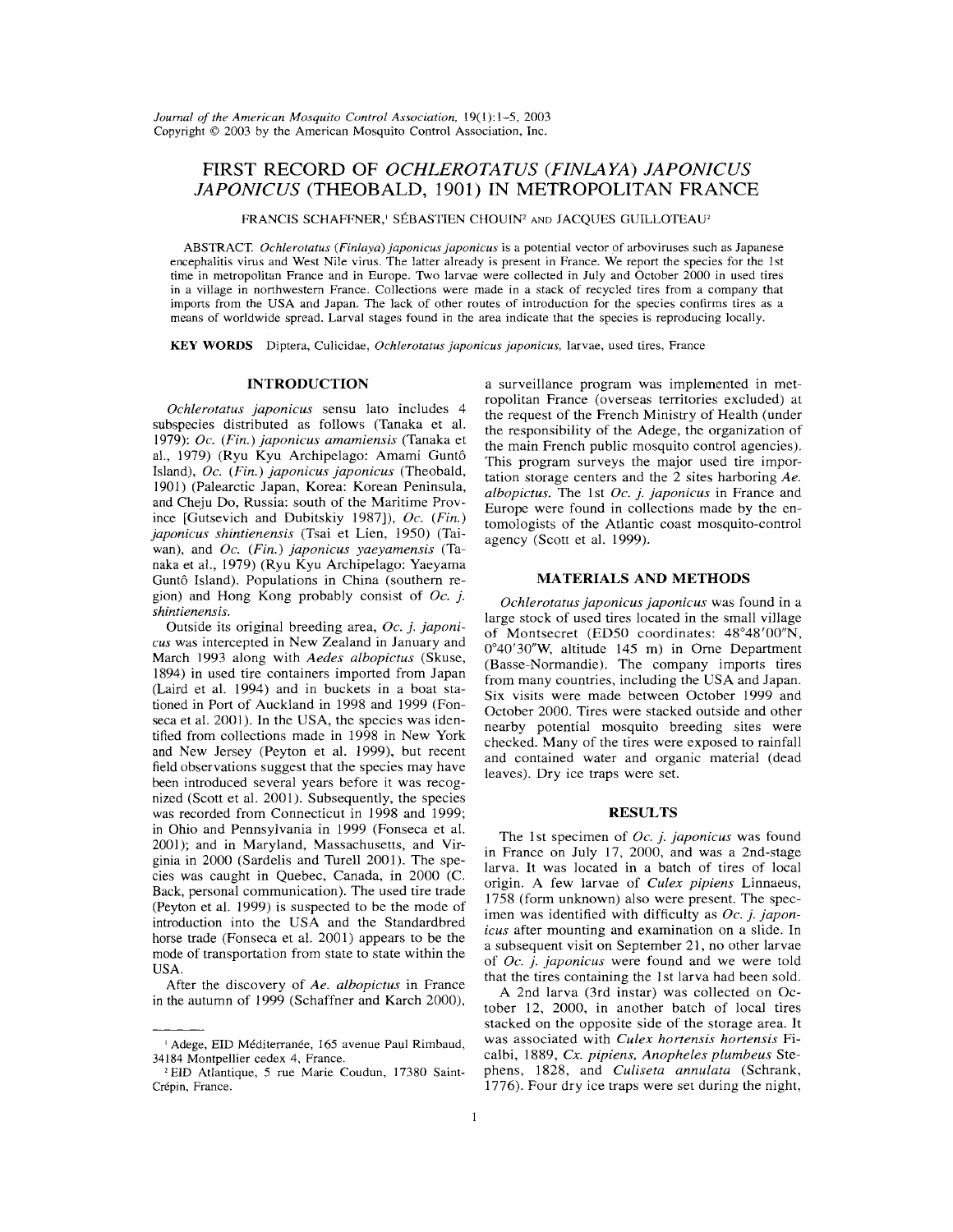

Fig. Characters used in identification of 4th-stage larva. Pecten have 4 detached, enlarged and smooth teeth; comb scales were broadly paddle shaped, with strong apical and subapical spicules.

but only 1 female of  $Cx$ . pipiens was caught. The larval Ochlerotatus was identified on site and reared in the laboratory to adult stage under ambient light and temperature conditions. A male emerged on November 7th, and identification was confirmed. The larval and pupal exuviae and the male hypopygium were mounted on slides. The male was pinned and all specimens were photographed. Other mosquito species collected in the tires were Anopheles claviger s.s. (Meigen, 1804),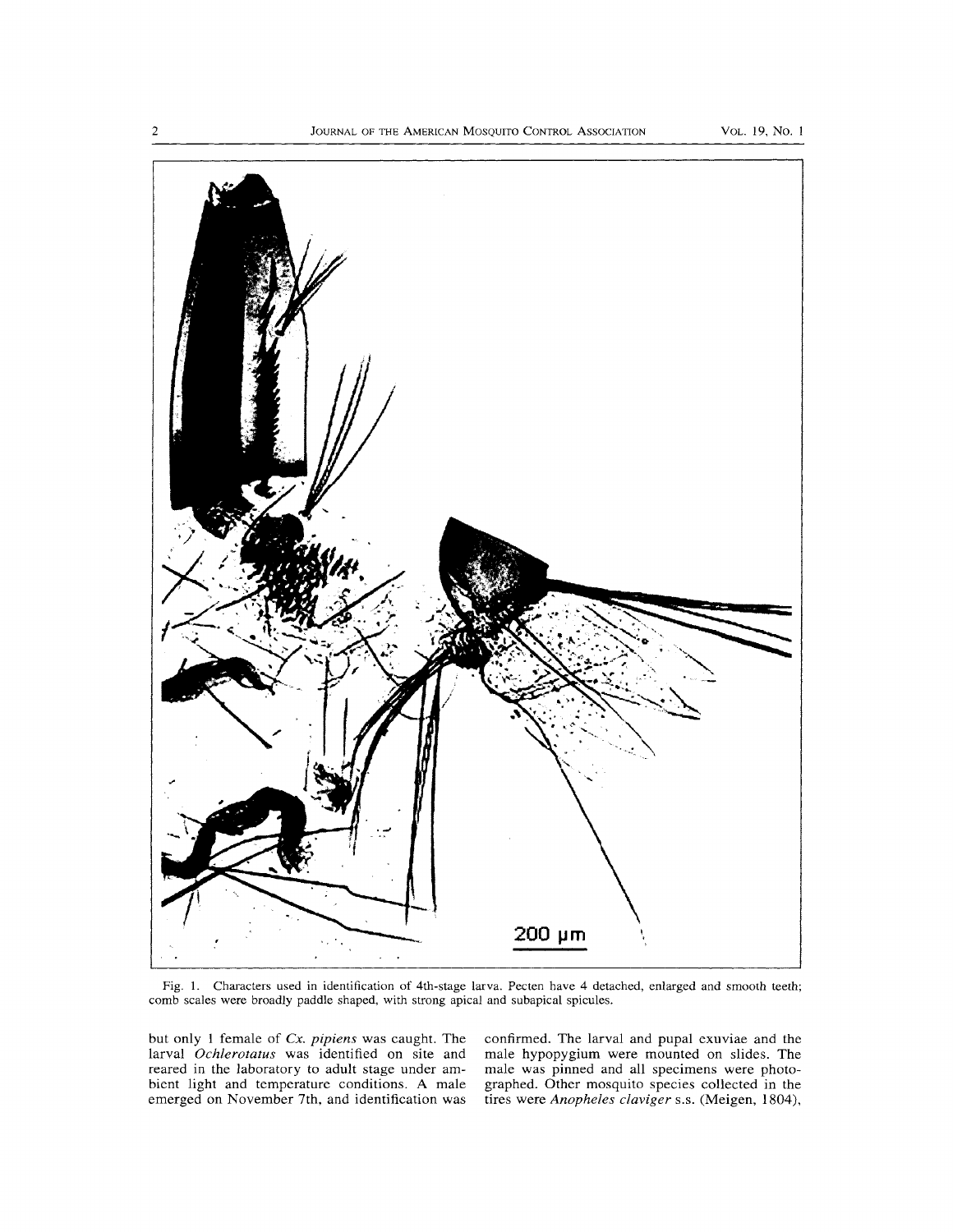

Fig. 2. Hindleg characters of the adult male. Note the dark subbasal distinct bands and complete bands on the anterior area of hind femora and that the 1st <sup>3</sup> tarsal segments of hindleg are basally banded. The 4th tarsal segment is not banded.

Ochlerotatus geniculatus (Olivier, 1791), Ae. albopictus, Cx. h. hortensis, and Cx. pipiens. Culex species were the most abundant of all (80% of the collected immature stages).

were identified by using the characters illustrated in Fig. 1. The adult male was identified by using the characters illustrated in Fig. 2 and the subspiracular area was naked. The subspecific characters followed those of Tanaka et al. (1979). Characters on the hypopygium appear in Fig. 3. Drawings of the

Identification was made on the basis of the drawings and description of Tanaka et al. (1979). Larvae



Fig. 3. Hypopygium characters of the adult male. The basal and apical lobes of the hypopygium are indistinct, the claspette stem is pubescent, and the filament is simple and arcuate.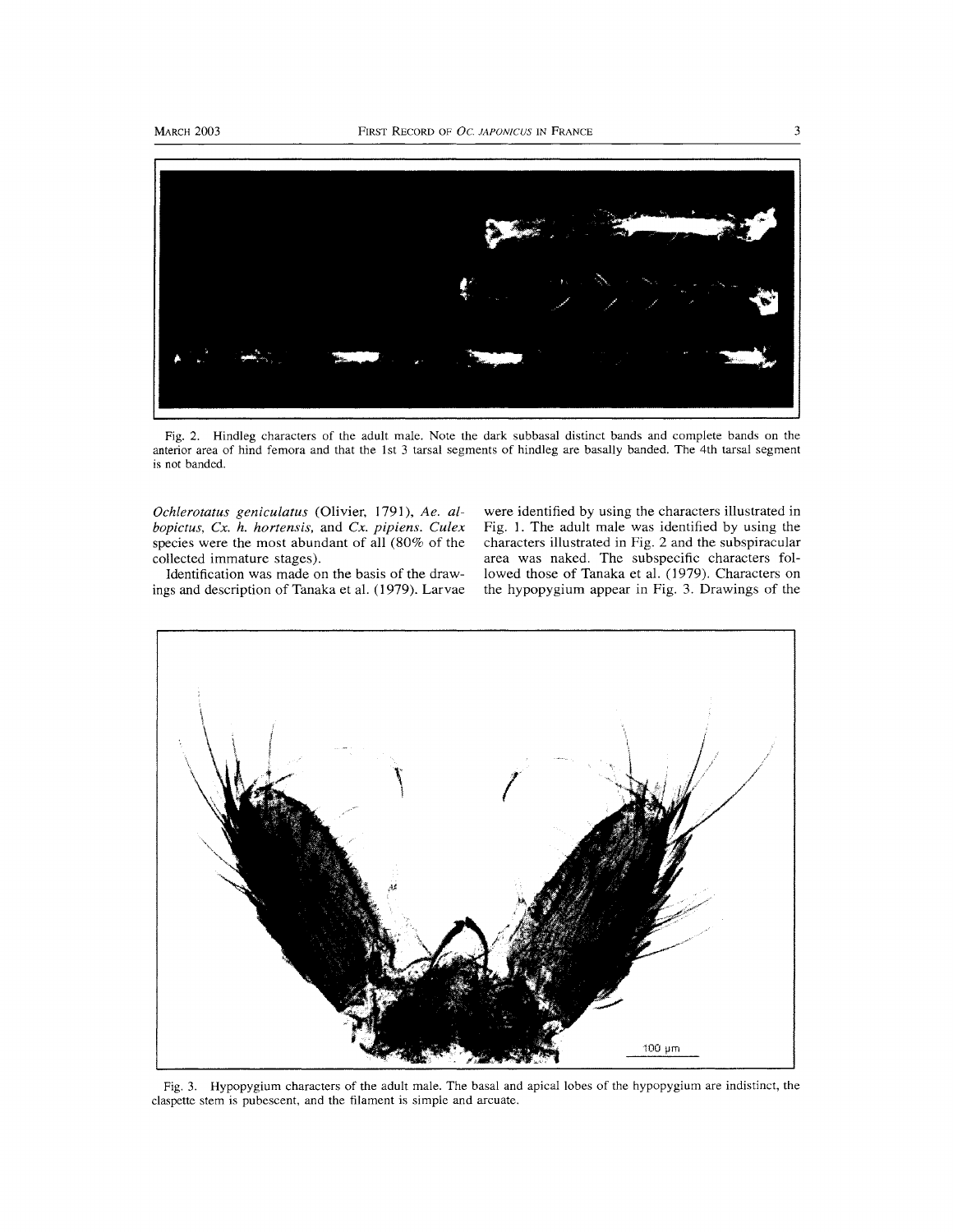whole adult mosquito were presented by Tanaka et al. (1979) and Peyton et al. (1999).

#### DISCUSSION

Our observation of  $Oc$ . *j. japonicus* is the 1st made in France and in Europe. It is to date the northernmost world record for the species. The storage center is located in an agricultural area, and is distant from other international modes of transport such as aircraft (225 km) or boats (100 km). The occurrence of the species on this site confirms the importance of tires as a means for worldwide transport, and suggests the introduction of eggs in imported used tires. Observation of the larvae in tires of local origin does not give information on their geographical origin, but the presence in 2 batches, distant in space and time, indicates that reproduction takes place in France.

Ochlerotatus japonicus S.I. is likely to bite humans in forests (Kamimura 1968 in Peyton et al. 1999) and, occasionally, inside houses (Miyagi 1971). In the laboratory, Oc. j. japonicus feeds on chicks and mice but not on reptiles and amphibians (Miyagi 1972). Ochlerotatus j. japonicus overwinters as eggs in northeastern Japan and as larvae in southwestern Japan (including Tokyo, at 37°N) (Kamimura 1976 in Tanaka et al. 1979). Within their native range, the breeding sites include a wide range of natural and artificial container habitats, but rock pools seemed to be the most favored for Oc. japonicus s.l. (Tanaka et al. 1979). Recent observations made in the USA show that immature stages occur in small rock pools (Scott et al. 2001), tires, buckets, and automatic water feeders in farms (Scott et al. 1999), and in metal cans, tarpaulins, plastic pipes, milk cartons, bird baths, and tree holes (Crans et al. 1999).

After the 1st observation in July, investigations were targeted to find other specimens of the species. In October, Culicidae larvae were collected in a great number of tires during a 7-h period. Only l larval Oc. j. japonicus was found. Numerous farm animals (donkeys, sheep, cattle, and poultry) are found nearby, along with potential breeding sites (agricultural ensilages covered with used tires, farm drinking troughs, barrels, washing places, small pools, and a few tree holes). Considering the favorable conditions for the extension of the species on and around the site, the very low number of specimens observed could indicate that the species was recently introduced (3 previous visits were made to this site in 1999 and 2000 without detection). Alternatively, the subspecies possibly has reached the northern limit of its range, and climatic conditions limit its proliferation.

Ochlerotatus j. japonicus was discovered on the same site as Ae. albopictus (1st observed in France in the autumn of 1999). Subsequently, Ae. albopictus was found breeding in large numbers and later in the season was found at a 2nd site of the

same company, located more to the south in Poitou-Charente (Schaffner et al. 2001). Considering the milder climatic conditions and the greater number of resting sites, we fear that the introduction of  $Oc$ . j. japonicus there could be more successful. Moreover, Oc. j. japonicus is less specialized in its breeding sites and therefore could disperse quickly and become irreversibly established at such a site. Fortunately, no other specimens of these 2 exotic species were discovered at the 15 most important French imported used tire storage centers during the 2000 survey. Surveillance will be continued at the site to determine if the species overwinters in France.

Ochlerotatus j. japonicus is not considered to be an important disease vector in Japan and Korea, but laboratory studies have shown that it can transmit Japanese encephalitis virus both horizontally to mice and vertically to its offspring (Takashima and Rosen 1989). Two American strains (New Jersey and Maryland) also were efficient laboratory vectors of West Nile virus (Sardelis and Turell 2001, Turell et al. 2001). Moreover, West Nile virus was detected in specimens captured in the field in New York (Sardelis and Turell 2001), New Jersey, and Pennsylvania.

Ochlerotatus j. japonicus is the 2nd exotic species discovered in only 2 years of surveillance in France. After Ae. albopictus and Ochlerotatus atropalpus (Coquillett) (Romi et al. 1999), it is the 3rd species that has been introduced in Europe through the used tire trade. This new introduction implies the extension of the survey to other used tire importation centers and the implementation of measures to limit, if not eradicate, the expansion of the introduced species. This introduction also confirms that the survey strategy should not be limited to the warmer regions of France and Europe, and that international measures should be taken to limit the introduction of exotic mosquito species.

### ACKNOWLEDGMENTS

Illustrations were made at the Taxonomie des Vecteurs laboratory, IRD, Montpellier, France. We are very grateful to D. Fonseca, J.-A. Rioux, and K. Snow for critical reading of the manuscript. This work was supported by the French Labor and Solidarity Ministry, Health General Direction, Surveillance Program of Ae. albopictus.

#### REFERENCES CITED

- Crans WJ, McNelly JR. 1999. An update on the distribution of Aedes japonicus in the Northeast. Vector Ecol Newsl 30(6): 14-15.
- Fonseca DM, Campbell S, Crans WJ, Mogi M, Miyagi I, Toma T, Bullians M, Andrealis TG, Berry RL, Pagac B, Sardelis MR, Wilkerson RC. 2001. Aedes (Finlayd) japonicus (Diptera: Culicidae), a newly recognized mosquito in the United States: analyses of genetic var-